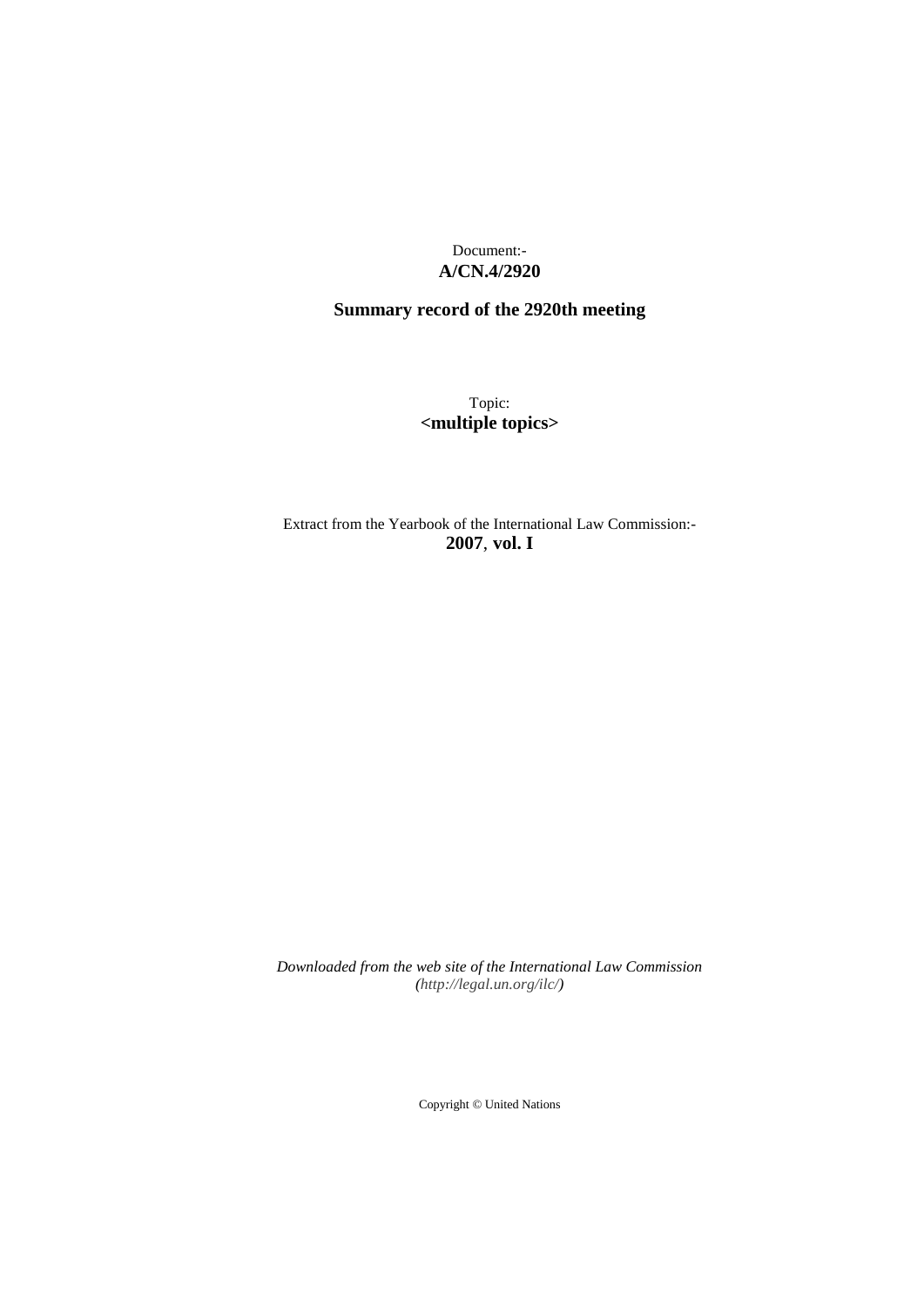such a withdrawal produced effects, and the issues raised by partial withdrawal and the widening of the scope of an objection to a reservation.

36. The 1969 and 1986 Vienna Conventions provided clear answers to some of those issues. Draft guidelines 2.7.1 and 2.7.2 reproduced the wording of the Vienna Conventions and therefore required no amendment or indepth discussion. Similarly, draft guideline 2.7.3 was both logical and acceptable in that it proposed that guidelines 2.5.4, 2.5.5 and 2.5.6 should be applicable *mutatis mutandis* to the withdrawal of objections to reservations.

37. He endorsed the Special Rapporteur's view that the withdrawal of an objection produced more effects than the withdrawal of a reservation. For that reason, the complicated questions discussed in paragraphs 158 to 160 of the report regarding draft guideline 2.7.4 would clearly have to be revisited in due course. As for draft guideline 2.7.5 (Effective date of withdrawal of an objection), the Special Rapporteur's proposal to reproduce the wording of article 22, paragraph 3 (*b*), of the 1969 Vienna Convention in the draft guideline was sensible. Any attempt to reflect all the problems and considerations set out in paragraphs 161 to 167 of the report would probably only render the draft guideline less clear.

38. Draft guideline 2.7.6 (Cases in which an objecting State or international organization may unilaterally set the effective date of withdrawal of an objection to a reservation) and the reasoning behind it should not give rise to any major difficulties at the present stage. However, the question of the partial withdrawal of objections (draft guideline 2.7.7) was extremely complex, especially if one accepted the premise that a distinction must be drawn between different categories of objections according to their effects, ranging from super-maximum, to maximum, to normal. Although, in the Special Rapporteur's opinion, the need for a rule was hypothetical, since there were no real cases of a partial withdrawal of an objection, draft guideline 2.7.7 did not provide any answers to the main queries raised in paragraph 172 as to the legal effects of such a partial withdrawal, and further consideration of that topic would therefore be required. The superfluous word "that" in the last line of the first paragraph of draft guideline 2.7.7 was probably indicative of drafting difficulties, and should be deleted.

39. The structure of draft guidelines 2.7.7 (Partial withdrawal of an objection) and 2.7.8 (Effect of a partial withdrawal of an objection) should be more logical. Draft guideline 2.7.7 should be confined to the right to make a partial withdrawal and to the procedure for doing so, while draft guideline 2.7.8 should be concerned with the legal effects of a partial withdrawal. As a result, the second sentence in draft guideline 2.7.7 should be transposed to draft guideline 2.7.8.

40. Draft guideline 2.7.9 (Prohibition against the widening of the scope of an objection to a reservation) was interesting, because no mention had been made of the possibility of such a practice, either in the Commission's previous work, or in the Vienna Conventions (including the *travaux préparatoires* thereto). The Special Rapporteur had been right to conclude in paragraphs 176 to 180 of his report that such action was simply not possible. Draft guideline 2.7.9 reflected that fact and was therefore acceptable. It was, however, necessary to consider whether there was any need for such a guideline, since it would be inadvisable to give States the impression that widening the scope of an objection to a reservation might become admissible at some time in the future.

41. With that proviso, he was in favour of referring draft guidelines 2.7.1 to 2.7.9 to the Drafting Committee.

*The meeting rose at 11.10 a.m.*

## **2920th MEETING**

*Wednesday, 16 May 2007, at 10.05 a.m.*

### *Chairperson:* Mr. Ian BROWNLIE

*Present:* Mr. Al-Marri, Mr. Caflisch, Mr. Candioti, Mr. Comissário Afonso, Ms. Escarameia, Mr. Fomba, Mr. Gaja, Mr. Galicki, Mr. Hassouna, Mr. Hmoud, Ms. Jacobsson, Mr. Kolodkin, Mr. McRae, Mr. Niehaus, Mr. Nolte, Mr. Pellet, Mr. Perera, Mr. Petrič, Mr. Saboia, Mr. Singh, Mr. Valencia-Ospina, Mr. Vargas Carreño, Mr. Vázquez-Bermúdez, Mr. Wisnumurti, Ms. Xue, Mr. Yamada.

## **Organization of the work of the session (***continued***)** \*

## [Agenda item 1]

1. The CHAIRPERSON announced that the Bureau, which had agreed on the work plan for the following three weeks, had concluded that the Commission could complete its consideration of the reports of Special Rapporteurs currently before it by 5 June and therefore recommended that the first part of the session should be shortened by three days. That recommendation was consistent with the repeated request made by the General Assembly in its resolutions encouraging the Commission to take "cost-saving measures". If he heard no objection, he would take it that the Commission agreed with the Bureau's recommendation.

*It was so decided.*

## **Reservations to treaties (***continued***) (A/CN.4/577 and Add.–21, sect. C, A/CN.4/584, A/CN.4/586, A/ CN.4/L.705)**

#### [Agenda item 4]

Eleventh report of the Special Rapporteur (*concluded*)

2. The CHAIRPERSON invited the members of the Commission to continue their consideration of the topic of reservations to treaties and in particular draft guide-

<sup>\*</sup> Resumed from the 2918th meeting.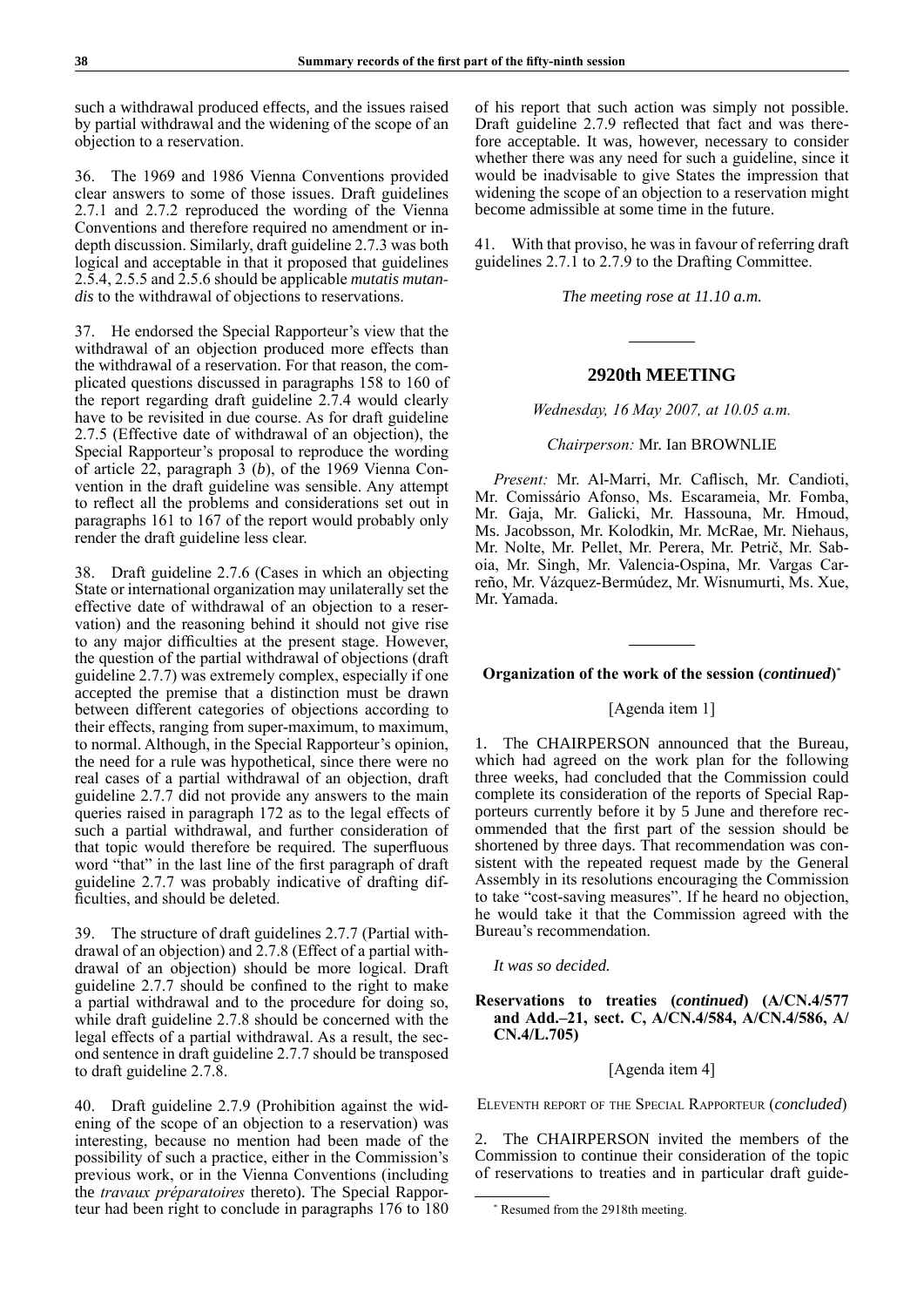lines 2.7.1 to 2.7.9 proposed by the Special Rapporteur in his eleventh report.<sup>104</sup>

3. Mr. GALICKI asked whether the draft guidelines concerning withdrawal and modification of objections to reservations also covered pre-emptive and late objections and, if so, to what extent. He endorsed the comment made by a number of members that it would be preferable to speak of pre-emptive or late "communications". Given that the draft guidelines were based on both the 1969 and the 1986 Vienna Conventions, they should all include a reference to international organizations; that was not currently the case in draft guidelines 2.7.4 and 2.7.6, and they ought to be changed accordingly.

Mr. CAFLISCH said that he had a number of comments on draft guidelines 2.7.6 and 2.7.7 considered together with draft guideline 2.7.8 and also on draft guideline 2.7.9. Draft guideline 2.7.6 (Cases in which an objecting State or international organization may unilaterally set the effective date of withdrawal of an objection to a reservation) was an exception to the principle set out in draft guideline 2.7.5 which held that the withdrawal of an objection to a reservation became operative when notification of the withdrawal had been received by the author of the reservation. That allowed the author of the objection to set the time at which withdrawal took effect. That time, unilaterally decided by the author of the objection, must nevertheless be later than the time of notification of withdrawal. If that was not the case, *i.e.* if withdrawal of the objection could become operative prior to notification, an objection could be withdrawn without the author of the reservation being notified. That would be contrary to the fundamental principle of mutuality inherent in the law of treaties. At a practical level, since withdrawal of the objection could, pursuant to draft guidelines 2.7.7 and 2.7.8, be complete or partial and might also have very diverse effects, a situation of great legal uncertainty would occur, at least between the time at which the withdrawal, unilaterally determined by the State or international organization, took effect and the time withdrawal was notified. That being said, the author of the objection was also its master and, by limiting the scope of the objection, rendered a service to the author of the reservation. The author of the objection could set the time at which the withdrawal of the objection took effect provided that the author of the reservation was notified—in other words, provided that the withdrawal did not become operative before notification. Thus, draft guideline 2.7.6 went in the right direction.

5. With regard to draft guidelines 2.7.7 (Partial withdrawal of an objection) and 2.7.8 (Effect of a partial withdrawal of an objection), he noted that in his commentary the Special Rapporteur had clearly illustrated the difficulties posed by the possibility of partial withdrawal of objections as well as the lack of State practice in that area (para. 170 of the report), and thus the need to elaborate simple guidelines, which the two draft guidelines seemed to be. Draft guideline 2.7.7 was meant to cover the actual possibility of partial withdrawals of objections, whereas draft guideline 2.7.8 was supposed to specify the effects of such partial withdrawals in a very general way, as Mr. Petrič had pointed out. The difference was not clearcut, however, and that was somewhat awkward. The second sentence of the first paragraph of draft guideline 2.7.7 specified that "[t]he partial withdrawal limits the legal effects of the objection on the treaty relations between the author of the objection and … the author of the reservation or on the treaty as a whole". That statement was correct, but it had to do with the effects of partial withdrawal and might—in fact, ought to—appear in draft guideline 2.7.8 rather than in draft guideline 2.7.7.

6. Draft guideline 2.7.9 (Prohibition against the widening of the scope of an objection to a reservation), the last one in the eleventh report, prohibited the widening of the scope of objections to reservations "under way". He believed that a parallel did and should exist with the problem of widening of the scope of reservations. If the widening of the scope of reservations or of objections were permitted, this would be prejudicial to article 19 and article 20, paragraph 5, of the 1969 and 1986 Vienna Conventions. The possibility of widening the scope of an objection "under way" might, depending on its terms and the terms of the initial objection, allow the author of the objection to evade, entirely or partly, treaty obligations towards the author of the reservation. In other words, the text of draft guideline 2.7.9 was indispensable. It would stifle, *a fortiori*, any temptation on the part of a State or international organization to formulate an objection, withdraw it and then formulate an objection with a wider scope, although it seemed that if a widening of scope were permitted, it would at least presuppose that the initial objection was valid when the scope was widened.

7. He was in favour of referring draft guidelines 2.7.1 to 2.7.9 to the Drafting Committee.

8. Mr. FOMBA said, with regard to the question of withdrawal and modification of objections to reservations, that the Special Rapporteur, having noted that the Vienna provisions contained not only a number of certainties but also, and most importantly, several uncertainties, that the Commission's work on the withdrawal of objections was very modest, that State practice was virtually non-existent and that the Vienna provisions needed to be explained and made more specific, had rightly and logically concluded in paragraph 151 of his eleventh report that it was necessary to follow the example of the draft guidelines on withdrawal and modification of reservations. Given that, as indicated in footnote 294, the central question of the effects of reservations, acceptances and objections would be the subject of a later report, the Special Rapporteur had been correct in saying that it would be premature to assert that the consequence of withdrawing an objection was that "the reservation had full effect" and had rightly underscored the manifold and complex nature of the effects of withdrawal of an objection, which he illustrated eloquently with examples (paras. 159 and 160 of the report). He himself therefore endorsed draft guidelines 2.7.4, 2.7.5 and 2.7.6, which did not pose any particular problem.

9. As to the partial withdrawal of objections and the effects thereof, he said that the terminology used in

<sup>104</sup> Reproduced in *Yearbook … 2006*, vol. II (Part One), document A/CN.4/574.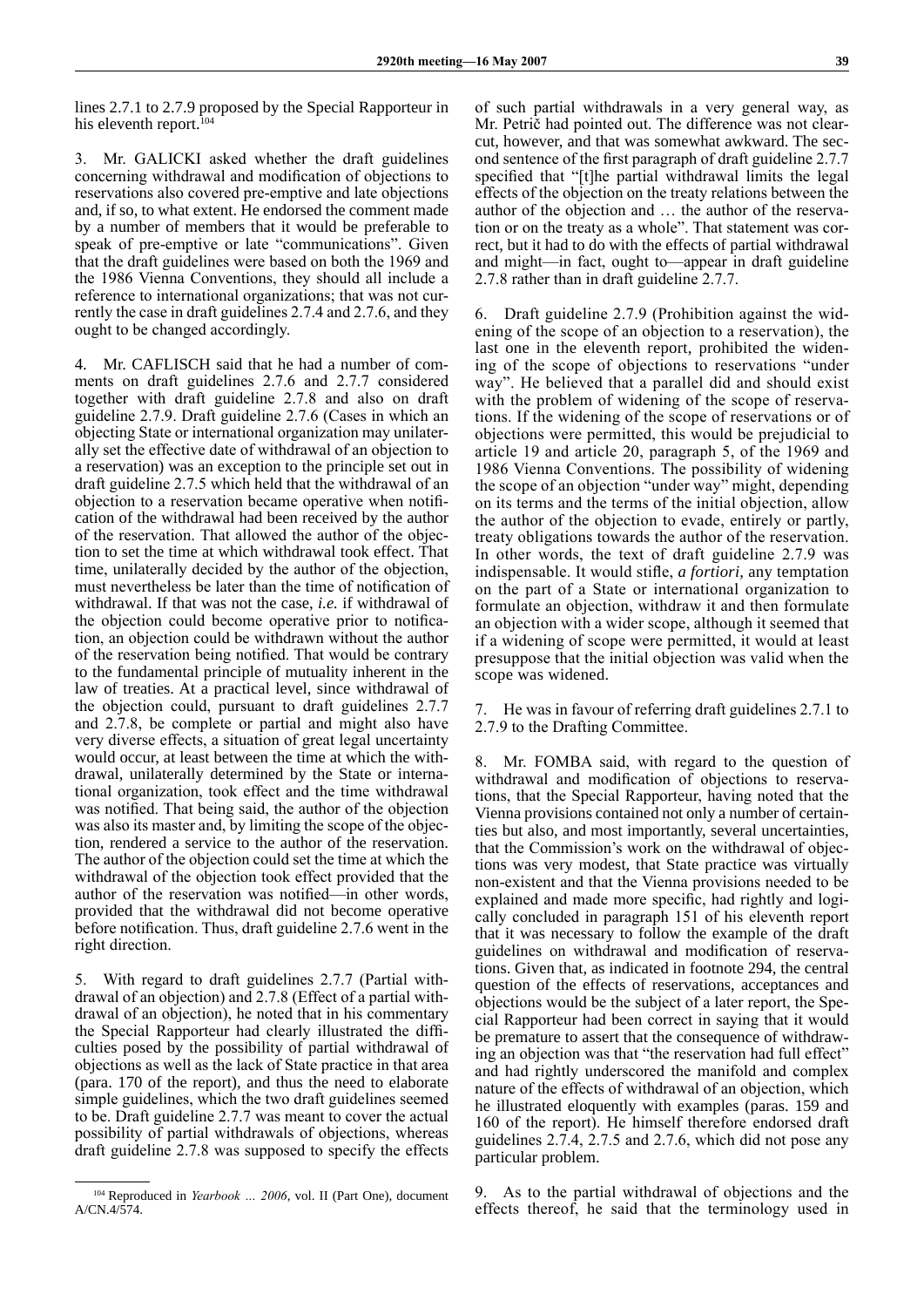paragraph 169 of the report might well be confusing to the inexperienced reader because it covered "maximum", "super-maximum", "intermediary" and "minimum" effects, as well as "normal" or "simple" objections. However, a closer look revealed that there was a certain, not to say definite, logic in that terminology because it at least made an understanding possible. He also agreed with the Special Rapporteur when he said in paragraph 170 that the fact that no case of a partial withdrawal of an objection had occurred in State practice did not appear to be sufficient grounds for ruling out that hypothesis. Personally, he thought that it would be more appropriate in paragraph 171 to say "to give greater effect" rather than "to give full effect" so as to keep the same logic and consistency throughout the line of reasoning. He also agreed with the Special Rapporteur that, in view of the complexity of the effects of objections, it was wise and sufficient to adopt a draft guideline 2.7.7 worded in general terms, as the Special Rapporteur proposed in paragraph 173. With respect to draft guideline 2.7.8, he considered it logical and relevant to adopt a text sufficiently broad and flexible to cover all possible cases. On draft guideline 2.7.9, he shared the Special Rapporteur's conclusion that it seemed necessary to specify firmly that it was not possible to widen the scope of an objection to a reservation. To allow such a possibility would open a Pandora's box with regard to legal certainty and treaty relations. On that point, the argument which the Special Rapporteur developed in paragraph 176 of the report was sound, relevant and consistent.

10. He, too, was in favour of referring draft guidelines 2.7.1 to 2.7.9 to the Drafting Committee.

11. Mr. McRAE said that as he was in broad agreement with the tenor of draft guidelines 2.7.1 to 2.7.9, he would confine himself to commenting on draft guideline 2.7.9, relating to the widening of the scope of an objection. At the previous meeting, Ms. Escarameia had pointed out the inconsistency between allowing the widening of a reservation but not the widening of the scope of an objection to a reservation. If, as was contemplated in draft guideline 2.3.5, a widened reservation was treated in the same category as a late reservation, it took effect as a reservation only if no other contracting party objected. He was thus not certain whether there was an exact parallel between widening the scope of a reservation and widening the scope of an objection, if only because there was no such thing as an objection to an objection. The broader argument put forward by the Special Rapporteur in paragraph 178 of the report was that if the scope of objections could be widened, the treaty relations with the reserving State could constantly be changed by the objecting State if it continually engaged in such widening. Ms. Escarameia had rightly noted that there was a built-in restraint, namely the 12-month time period for making objections. An objecting State should be allowed to widen the scope of its objection during that period. For example, it might have been convinced by objections by other States that its own objection was too narrow. There was therefore no reason why a State should not be able to modify its position, provided that it did so within the 12-month period. Perhaps that point should be made explicit in draft guideline 2.7.9.

12. He suggested the inclusion of a recommendation that reasons should be given for withdrawal of an objection. Some members might find it odd that he should formulate such a recommendation on withdrawal of an objection when he had been reluctant to call for an explanation of reasons for reservations, but he had been impressed by the arguments put forward at the meeting with human rights treaty body experts, at which it had been explained that encouraging States to give reasons for their reservations would promote the "reservations dialogue". He could understand why it might not be necessary to provide reasons for the withdrawal of a reservation, because the specific intent there was to end the reservations dialogue, but withdrawal of an objection was different because the treaty relations, including the reservation, continued to exist, and the reservation still had to be dealt with in the context of the treaty as a whole. Giving reasons for the withdrawal of an objection might help the treaty body understand why the reservation was now viewed in a different light, and that might facilitate the dialogue between the treaty body and the reserving State. Moreover, if the treaty body had to make a determination of the validity of a reservation, knowing the reasons for the withdrawal of the objection could only be helpful. He therefore suggested that the Special Rapporteur should add a draft guideline recommending that reasons should be given for the withdrawal of an objection. With that addition, he agreed with those who had suggested that the draft guidelines should be referred to the Drafting Committee.

13. Mr. YAMADA said that he did not have any problems with draft guidelines 2.7.1 (Withdrawal of objections to reservations), 2.7.2 (Form of withdrawal of objections to reservations) or 2.7.3 (Formulation and communication of the withdrawal of objections to reservations). With regard to draft guideline 2.7.4 (Effect of withdrawal of an objection), he had difficulty grasping the manifold and complex nature of the withdrawal of an objection but agreed with the Special Rapporteur's conclusion, which was reflected in the text of the draft guideline. Draft guidelines 2.7.5 (Effective date of withdrawal of an objection) and 2.7.6 (Cases in which an objecting State or international organization may unilaterally set the effective date of withdrawal of an objection to a reservation) did not present any problems.

14. As to draft guidelines 2.7.7 and 2.7.8, which related to the legal effects of the partial withdrawal of an objection, he said that it was premature to discuss the legal effects of reservations and objections to those reservations before the Special Rapporteur had presented his report on the question. The Commission had not dealt with the legal effects of an objection except in the case of draft guideline 2.6.4 (Freedom to oppose the entry into force of the treaty *vis-à-vis* the author of the reservation). Draft guideline 2.6.1 (Definition of objections to reservations) only defined the intention of the author of an objection, while draft guideline 2.6.4 specified the legal effects of an objection when the author of an objection opposed the entry into force of the treaty—the sole case, in his view, where an objection had legal effects. It was, of course, dangerous to simplify that complex matter. However, if a reservation sought to exclude the legal effect of certain provisions of a treaty, regardless of what the objecting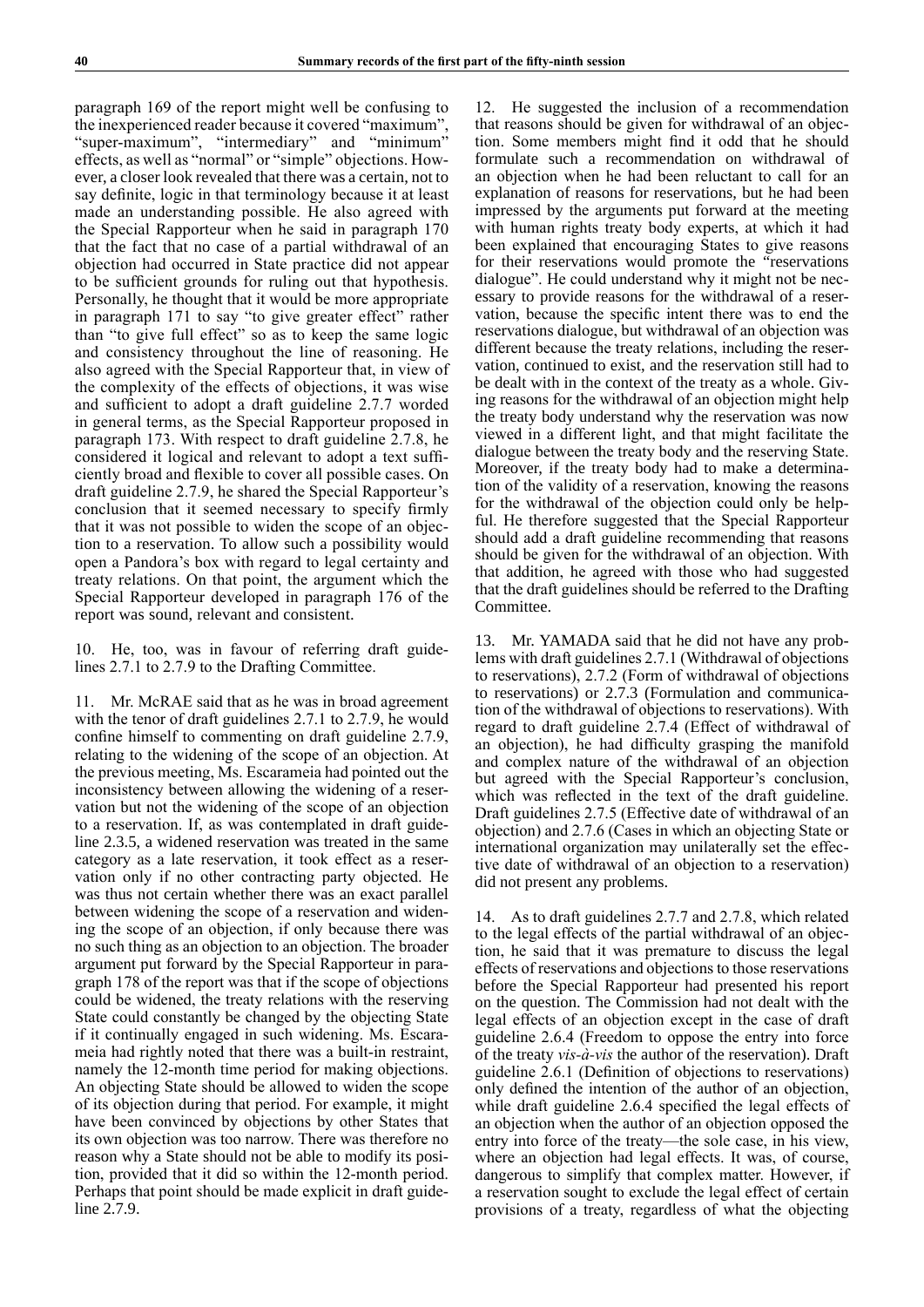State did (remain silent, accept the reservation or object to the reservation), the reservation formulated by a reserving State remained valid *vis-à-vis* an objecting State as long as the objecting State did not oppose the entry into force of the treaty between itself and the reserving State. In other words, an objection in such a case was tantamount to a policy statement; accordingly, the only case in which a partial withdrawal of a reservation had legal effect was when the objecting State sought to restore treaty relations with the reserving State. However, he was not opposed to draft guidelines 2.7.7 and 2.7.8 as drafted by the Special Rapporteur, even though there was some duplication between the second sentence of draft guideline 2.7.7 and draft guideline 2.7.8; the matter could be dealt with in the Drafting Committee.

15. With regard to draft guideline 2.7.9, he had understood that, according to the Special Rapporteur, the widening of the scope of an objection was prohibited even within the 12-month period during which an objection could be formulated. That was a rather sweeping statement, and he shared Ms. Escarameia's point of view in that regard. In paragraph 177 of the eleventh report, the Special Rapporteur cited the case in which a State had formulated an initial objection that had not precluded the entry into force of the treaty as between itself and the reserving State and had later widened the scope of its objection, thereby precluding treaty relations. If the application of draft guideline 2.7.9 was limited to that case, it would not pose any problem, but if a State wished to widen the scope of an objection without altering the treaty relations, why was it necessary to be so strict as to prohibit such a step? As he had said earlier, such an objection was a policy statement, and the Commission should be more flexible. There was also another case, that in which a signatory State formulated an objection to a reservation before formally becoming a party to the treaty and then wished to formulate an additional objection upon becoming a party to the treaty within the prescribed 12-month period.

16. He supported the referral of all the draft guidelines to the Drafting Committee, which should be asked to take into account the views expressed in plenary.

17. Mr. AL-MARRI commended the Special Rapporteur and said that his report, which dealt with the past five years of the Commission's work on the topic, covered the main problems raised by reservations to treaties. The question was a very technical one, on which the Special Rapporteur had conducted thorough research, leading him to formulate excellent proposals based on the many existing norms and customs. The eleventh report addressed several issues relating to the law of treaties, notably the question of who could decide on the validity of reservations and the question of reservations to human rights treaties. The draft guidelines that had been presented were a good starting point for legal experts, academics and students of international law. Several of the guidelines had to do with the formulation and withdrawal of reservations and had a clear basis. However, the Commission needed to consider one very important question, namely the freedom to formulate objections, because objections sometimes had no legal effect when the treaty entered into force. They could also have no effect on relations between the objecting

State and the reserving State, and there was thus no need to elaborate a draft guideline on that aspect.

18. The CHAIRPERSON invited the Special Rapporteur to summarize the debate on his eleventh report on reservations to treaties.

19. Mr. PELLET (Special Rapporteur) said that reservations were not an absolute or even a necessary evil; although they had certain disadvantages, including that of having an effect on the integrity of a treaty (and there the dialectic between integrity and universality came up again), they also had advantages, a fact which some members of the Commission seemed to overlook, in particular the advantage of allowing States which otherwise would not do so to become parties, since reservations were based on the State's consent and sometimes conditioned it. He had had the impression that Ms. Escarameia had proceeded from the fundamentally flawed principle that reservations were inherently bad, whereas he had started from the much more historical and formal premise that the procedure for objections had always been treated in the same way as the procedure for reservations.

20. Notwithstanding the firm "philosophical" stance he had taken on reservations, he was not insensitive to the criticism of draft guideline 2.7.9 voiced by Ms. Escarameia and supported by Mr. McRae and Mr. Yamada. He did in fact believe that widening the scope of an objection to a reservation could be accepted if it really took place within the 12-month period, as Mr. Caflisch had stressed, and provided that such widening did not have the effect of modifying treaty relations, Mr. Gaja and Mr. Yamada having suggested the proper course to take in that regard. That tied in with Mr. Gaja's comment that a distinction should be drawn between the case in which the reserving State formulated a reservation and the much more complex one in which it formulated several reservations. It was certainly not necessary for draft guideline 2.7.9 to enter into all those details, since the situation had never presented itself and perhaps never would. However, it would be a good idea to refer it to the Drafting Committee, which, bearing the notion of the plurality of reservations in mind, might perhaps clarify the problem of the *ratione temporis* and add at the end a phrase such as "if the effect of the objection is to modify treaty relations" or "if withdrawal does not have the effect of modifying treaty relations". On Mr. Galicki's question as to whether the draft guideline covered later or pre-emptive objections, he maintained that preemptive objections were potential objections that were subordinated to an act conditioning the entry into force of the reservation, and thus his reply was in the affirmative in the current case, whereas late objections, which did not have legal effects, were not concerned.

21. Ms. Escarameia was right to say that draft guideline 2.7.1 (Withdrawal of objections to reservations) should specify the time of withdrawal. Draft guidelines 2.7.2, 2.7.3 and 2.7.5 had not been the subject of comments or endorsed by speakers. As to draft guideline 2.7.4 (Effect of withdrawal of an objection), the title of which Ms. Escarameia considered too broad and proposed to reword to read "Acceptance of reservation by the withdrawal of an objection", it would probably be preferable to leave the matter to the Drafting Committee, which should also reintroduce the